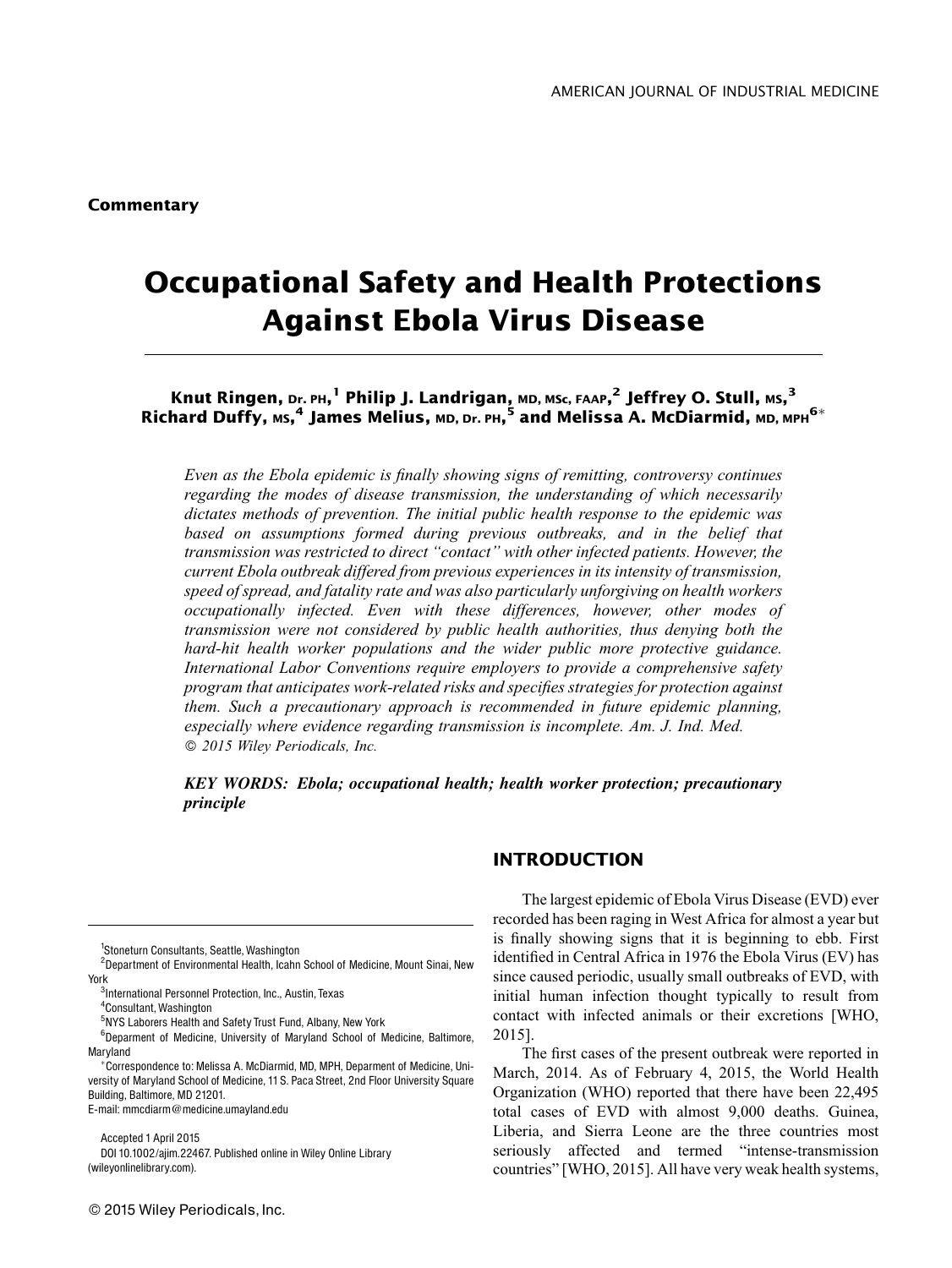having only recently emerged from long periods of conflict and instability. On August 8, the WHO Director-General declared this outbreak a Public Health Emergency of International Concern. The subsequent response has proven to be uneven and difficult both on the international and local levels [Pathmanathan et al., 2014].

The current EV disease outbreak appears more severe than past outbreaks in several important respects. First, the intensity of transmission, speed of spread and extent of the outbreak are much greater than in the past [Meltzer et al., 2014]. Second, the fatality rate (estimated to be around 60– 70%) has been higher than in most past outbreaks [WHO, 2014].

Occupationally acquired infections are a significant component of the current epidemic. From 5% to more than 10%of EVD cases are reported to have occurred in health care workers who have been occupationally infected with EV [Kilmarx et al., 2014]. In Sierra Leone, the incidence of EVD among health care workers is estimated to be 103 times higher than in the general population [Kilmarx et al., 2014]. Reported cases have also occurred in members of other occupationally exposed groups, such as transport workers and members of burial teams.

Protection of worker health, while critical in its own right, is also essential to the overall control of the epidemic.

- (1) Community Protection. Workers who have been exposed to EV in infected work settings may carry the disease home thus contributing to communitybased transmission of the disease [Collegium Ramazzini Statement, 2011].
- (2) Worker Protection. It is clear that the health systems in the most seriously affected countries have been overwhelmed and that workers in these countries need better safeguards than have been available [Wolz, 2014]. The occurrence of occupationally acquired EV infections among nurses working in advanced health care systems in the US and in Europe has also revealed a lack of adequate preparedness in these countries. The loss of health care workers to EV infection further decimates the workforce of already under-resourced communities.

To be sure, while broader public health actions such as contact tracing, infection control and medical care procedures, and waste management are fundamental to outbreak control, unless workers throughout the world are prepared, trained, and adequately protected, effective containment of EVD will not occur.

Containment of EV is possible. The successes of Senegal, Nigeria, and Mali in limiting outbreaks after identifying EV disease within their borders are encouraging signs. The increasingly effective treatment of infected health care workers and the containment of secondary spread of

infection in the U.S. and Europe also bode well. And guidelines to protect workers who may be exposed to EVD are evolving in a favorable direction. Even so, workers need higher levels of protection than some current guidance recommends [IOM, 2014].

## Application of the Precautionary Principle

Scientific uncertainty surrounds the mode of interpersonal transmission of EV. Classic teaching has been that EV spreads only by direct contact with infected persons or their body fluids or by contact with objects such as needles and syringes that have been contaminated by EV. However, the possibility of transmission via inhalation of infectious airborne particulates cannot definitively be excluded, especially in intimate settings where health care workers are exposed to patients who are coughing or releasing copious amounts of vomits and diarrhea [Osterholm et al., 2015]. Patients with EV infection can forcefully expel many gallons of contaminated body fluids in the span of a few hours.

Previous assumptions about the behavior of the virus, its mode of transmission and infectivity, and current recommendations on prevention strategies, which are based on those assumptions, need to be reconsidered [WHO-CDC, 2014]. Exposures from such sources as projectile vomiting, copious diarrhea, coughing, or other virus-laden body fluids, as well as exposures to aerosol-generating medical procedures, should be assumed to be hazardous not only via direct exposure to mucous membranes and skin, but also via the respiratory route.

Options to protect workers against EV exposures are limited, and must rely extensively on the application of appropriate work practices and personal protective equipment. Unfortunately, within the hierarchy of control methods available in occupational safety and health, reliance on work practices and PPE is less desirable and efficacious than other control options [Institute of Medicine, 2014]. Therefore, an abundance of precaution should be adopted when relying on work practices and PPE, and this precautionary approach should be incorporated into an Ebola safety and health plan [Brosseau and Jones, 2014].

# Basic Principles of Occupational Safety and Health Apply

Any employer or organization whose workers may be at risk of exposure to EV, is required to have in place a comprehensive occupational safety and health program that anticipates work-related risks and describes strategies for protection against such risks [ILO, 1981]. Workers at risk in the current EV epidemic are not confined to the health care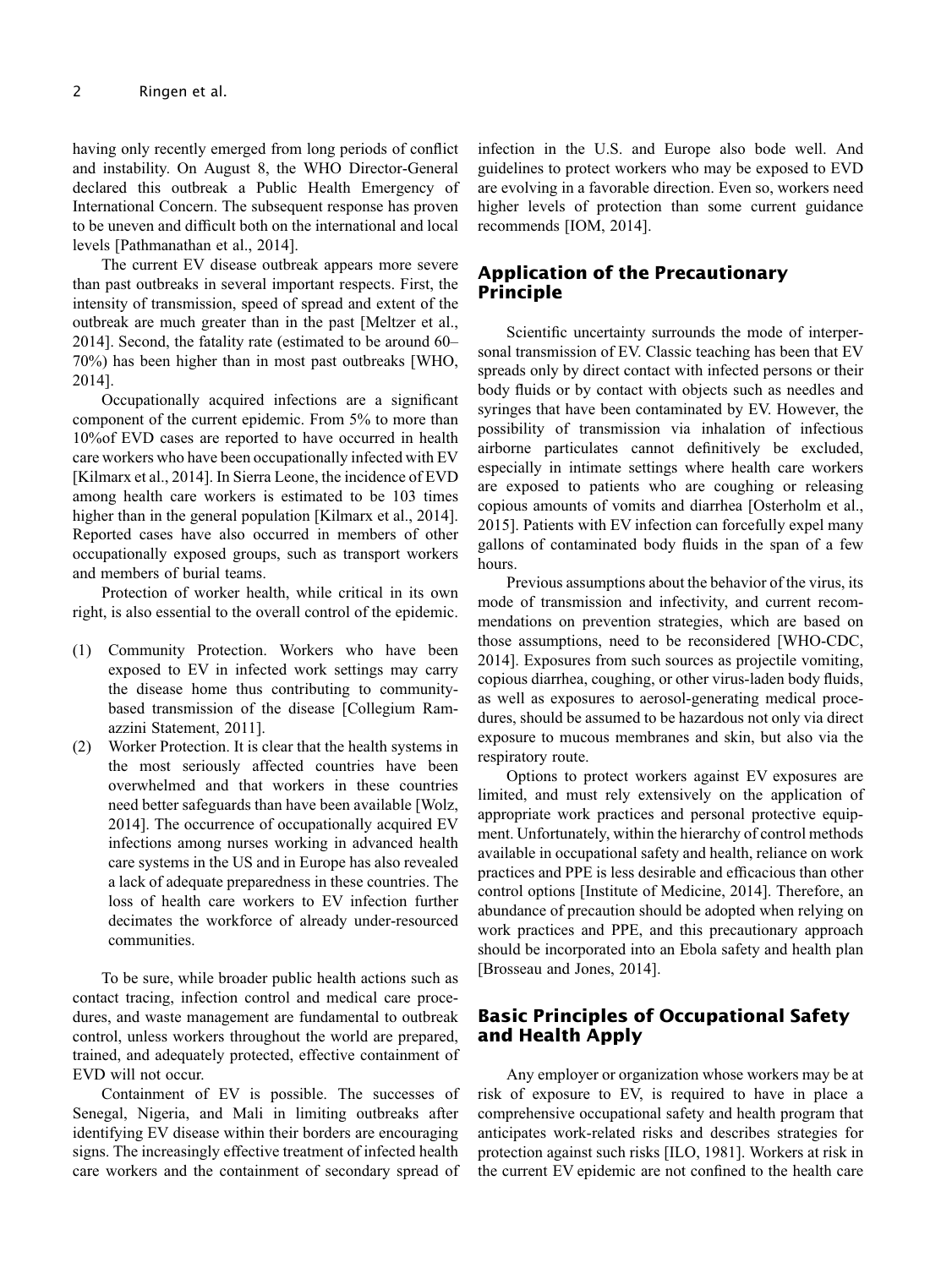sector, but include any person who has physical contact with, transports, cares for, disposes of, and cleans up contamination from persons known or thought to be infected with EVD. These include workers in transportation, security, mortuary activities, and waste management.

Safety and health protections should be the most feasible in accordance with the conditions of the work being performed. Workers have the absolute right to know about the risks they face from their work.

A well-established "hierarchy of control" methods has been established in the field of occupational safety and health to limit exposures and risks. This hierarchy needs to be embodied in the occupational health and safety plan. Four central principles in this hierarchy are:

- (1) Elimination or isolation of an hazard at its source, which is the most effective protective strategy.
- (2) Engineering controls that interpose physical barriers between a worker and a hazard are also inherently more protective than strategies that rely on performance of the correct work practices, use of Personal Protective Equipment (PPE) and individual behavior.
- (3) Organization of Work and Work Practices to minimize hazards is of critical importance.
- (4) Personal Protective Equipment (PPE) is a necessary component of an occupational safety and health program when inherently more effective control measures such as elimination or isolation of a hazard is not feasible or to supplement these measures when those controls may not be adequate.

Also essential to the safety and health plan is the designation of one or more persons to be responsible for worker safety, for the training of workers in safe work practices and for overseeing use of personal protective equipment (PPE).

In the case of Ebola, prevention of exposure cannot be achieved by eliminating the hazard and in many low resource settings, such as the presently affected countries in West Africa, engineering controls, such as negative pressure isolation and ante-rooms are not present. Therefore, workers with exposure opportunity must be protected using effective organization of work and work practices, together with scrupulous PPE use.

## The Organization of Work/Work Practices

The organization of Ebola Treatment Units (ETU), whether they are in the field or in medical centers should be designed so that the delivery of patient care is performed using procedures that prevent exposure and minimize risk to workers. This is achieved through a carefully articulated plan

that defines exposure zones (zones of likelihood of exposure to EV from infected patients or contaminated surfaces or equipment) and rigorously specifies work practices and other measures that will avoid or minimize exposure. Other occupational settings where workers may have contact with persons potentially-infected with EV, such as airports, border crossings, or facilities that handle hazardous waste should also have written safety and health plans that describe approaches to duties, safety procedures, and required use of PPE.

## Principles of Personal Protective Equipment Use

In addition to the organization of work and training in safe work practices described above, any worker with potential exposure should be provided with all necessary personal protective equipment (PPE). Individuals and groups of workers should be trained in the use of this equipment, including how to safely apply and remove PPE. A great deal of experience in use of PPE has been gained from highhazard industries, whose workers rely heavily upon PPE protections in health and safety programs [See Safety Daily Advisor, 2013]. One of the key principles here is considering PPE as a system that includes several types of protective clothing and equipment that must be integrated to provide consistent levels of protection.

Working in full PPE garments poses physiological risks to workers in the form of dehydration and heat stress. Rigorous attention must be paid to limiting work shifts and to use of proper decontamination procedures during breaks between shifts. Sufficient time must be allowed for donning, decontaminating, and doffing PPE. A "buddy system" which involves participation in the doffing process of a trained and qualified person (also dressed in full PPE) is essential to minimize risk of contamination. Workers must be trained in the recognition of symptoms of heat stress in themselves and others to facilitate timely interventions [Wolz, 2014].

#### Requirements for Respiratory Protection

Exposures to such potential sources of EV infection as projectile vomiting, coughing, or splashes from viruscontaminated body fluids or aerosol-generating medical procedures should be assumed to be hazardous, and therefore require use of respiratory protection [Brosseau and Jones, 2014]. Levels of protection can later be titrated downwards, but only if credible science emerges to show that the virus is not contained in aerosols and that it is not capable of transmission via the airborne route. Until such time, the following requirements must be applied: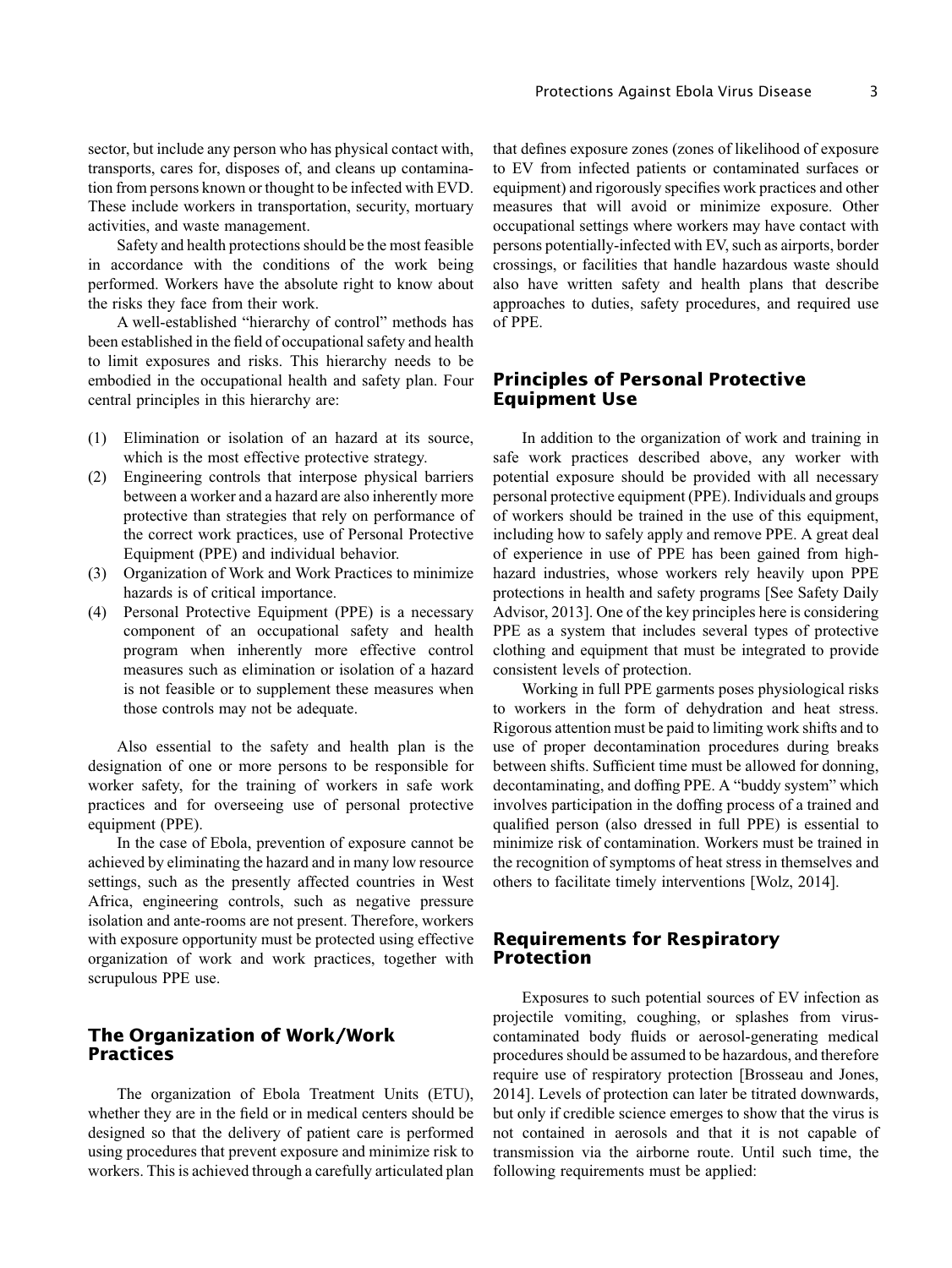- (1) All workers in an EVexposure zone should be provided with respiratory protection, either a fit-tested filtering face piece respirator or hooded powered air-purified respirator (PAPR). Use of a PAPR reduces the need for procedures such as fit testing and also reduces risk of heat stress. Where a PAPR is not available or feasible for use, a fit-tested filtering face piece respirator (such as an N-95) should be used. All respirator use should be done in the context of a respiratory protection program that is described in detail in the employer/organization's safety and health plan including necessary training. Full face protection from splashes (goggles, face shield, protective clothing) must also be provided. (See PPE Addendum)
- (2) Hands-on simulation training and rehearsal is needed in donning, doffing, and adjusting PPE. Workers should watch and evaluate other workers until they achieve a sufficient level of competence in these procedures before they enter an exposure zone.

### Hazard Pay, Isolation of Workers at Risk, Protection of Benefits, and Compensation

Offers of financial rewards for taking unnecessary risks (also known as "hazard pay") have been proposed for health care workers in some of the affected areas in West Africa. These approaches are not an acceptable alternative to providing the best possible worker protections.

Although there have been no cases reported of disease transmission from an asymptomatic infected persons, social, and political pressures may result in policies involving voluntary or mandatory isolation (quarantine). During such time, the livelihood of workers and their families should be protected by providing them with full wages, benefits and seniority protections. The families of workers who die or become disabled from work-induced EVD should be fully compensated for the losses they have incurred.

#### CONCLUSION—A BETTER GLOBAL RESPONSE IS NEEDED

For more than a decade repeated calls have been made urging health care systems around the world and their workers to become better prepared for outbreaks of new and emerging infections. In 2004, the International Commission on Occupational Health (ICOH) and the International Social Security Association (ISSA) called for a "systematic occupational risk prevention program" for health care workers to include training regarding work risks and the provision of protective measures, as an integral part of an administrative process addressing health care quality

[ICOH and SSA, 2004]. In 2007, WHO declared that the loss of health care workers to preventable diseases because of inadequate safeguards threatens the viability of the health care system [WHO, 2007].

These warnings, and the failure of nations and the international community to act on them have been clearly confirmed in the current outbreak.

Now we must act belatedly upon these warnings to ensure that workers in EV exposure zones receive the full protections to which they are entitled, and to ensure that health systems in countries around the world are better prepared to confront future outbreaks of emerging infectious diseases.

# REFERENCES

Brosseau LM, Jones R. 2014 Commentary: Health workers need optimal respiratory protection for Ebola. [http://www.cidrap.umn.edu/](http://www.cidrap.umn.edu/news&x2010;perspective/2014/09/commentary&x2010;health&x2010;workers&x2010;need&x2010;optimal&x2010;respiratory&x2010;protection&x2010;ebola) [news-perspective/2014/09/commentary-health-workers-need-optimal](http://www.cidrap.umn.edu/news&x2010;perspective/2014/09/commentary&x2010;health&x2010;workers&x2010;need&x2010;optimal&x2010;respiratory&x2010;protection&x2010;ebola)[respiratory-protection-ebola](http://www.cidrap.umn.edu/news&x2010;perspective/2014/09/commentary&x2010;health&x2010;workers&x2010;need&x2010;optimal&x2010;respiratory&x2010;protection&x2010;ebola).

Collegium Ramazzini Statement. 2011. The safety and health of migrant labour: A call to the international community for action. http:// www.collegiumramazzini.org/download/16\_SixteenthCRStatement- (2011). pdf.

International Labor Organization. 1981. ILO Convention 155— Occupational safety and health convention. http://www.ilo.org/dyn/ normlex/en/f?p=NORMLEXPUB: 12100:0::NO: 12100:P12100\_IN-STRUMENT\_ID: 312300:NO.

Institute of Medicine (IOM), National Academies of the United States. 2014. Research priorities to inform public health and medical practice for ebola virus disease: Workshop in brief. http://www.iom.edu/ Reports/2014/Research-Priorities-to-Inform-Public-Health-and-Medical-Practice-for-Ebola-Virus-Disease-WIB.aspx .

International Commission on Occupational Health (ICOH) and the International Social Security Association (SSA). 2004. Recommendations for protection health care workers' health. http://ohtc.med.uoehu. ac.jp/inform/ICOHnewsletter/ICOH%20newsletter%20OH%20for% 20HCW%206%202004.pdf

Kilmarx PH, Clarke KR, Dietz PM, Hamel MJ, Husain F, McFadden JD, Park BJ, Sugerman DE, Bresee JS, Mermin J. et al. 2014. Ebola virus disease in health care workers—Sierra Leone, 2014. mmwr early release. http://www.cdc.gov/mmwr/preview/mmwrhtml/ mm63e1209a2.htm?s\_cid=mm63e1209a2\_w

Meltzer MI, Atkins C, Santibanez S, Knust B, Petersen B, Ervin E, Nichol S, Damon I, Washington M. 2014. Estimating the Future Number of Cases in the Ebola Epidemic — Liberia and Sierra Leone, 2014–2015. MMWR. 63(3):1–14.

Osterholm MT, Moore KA, Kelley NS, Brosseau LM, Wong G, Murphy FA, Peters CJ, LeDu JW, Russell PK, Herp MV, et al. 2015. Transmission of Ebola viruses: What we know and what we do not know.

Pathmanathan I, O'Connor KA, Adams ML, Rao CY, Kilmarx PH, Park BJ, Mermin J, Kargbo B, Wurie AH, Clarke KR. 2014. Rapid assessment of ebola infection prevention and control needs— Six districts, Sierra Leone, October 2014. MMWR Early Release, Dec 9, 2014. http://www.cdc.gov/mmwr/pdf/wk/mm63e1209a3.pdf.

Safety Daily Advisor. 2013. HAZWOPER PPE requirements: Levels of protection. http://safetydailyadvisor.blr.com/2013/07/hazwoper-pperequirements-levels-of-protection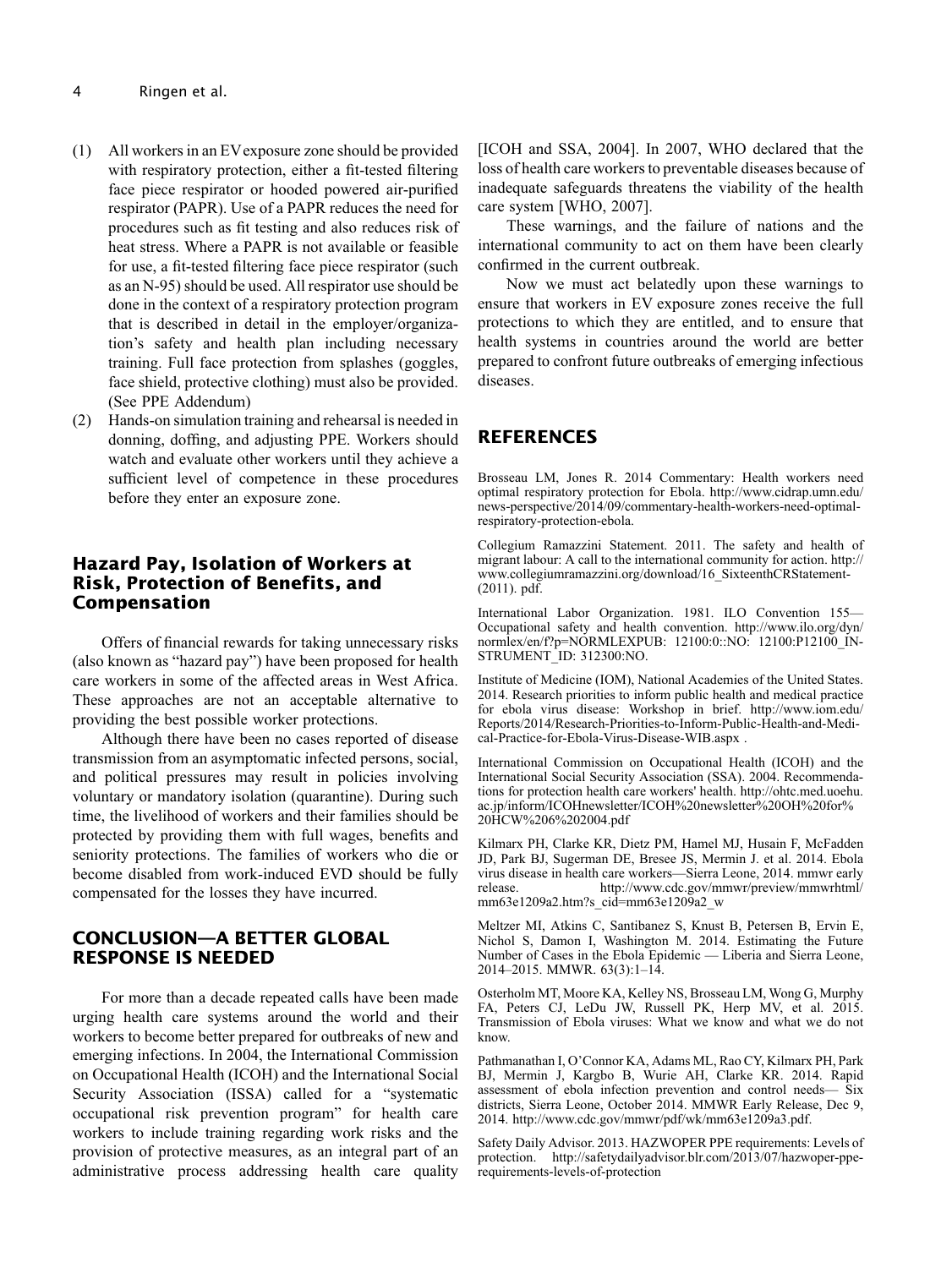World Health Organization (WHO). 2007. Everybody's business; strengthening health systems to improve health outcomes. WHO's framework for action. http://www.who.int/healthsystems/strategy/ everybodys\_business.pdf?ua=1

WHO. 2014. Ebola virus disease in West Africa—The first 9 months of the epidemic and forward projections. N Engl J Med. 371:1481–1495.

WHO. 2015. Situation Report Update, Feb.4, 2015. http://apps.who.int/ ebola/en/ebola-situation-report/situation-reports/ebola-situation-report-4-february-2015.

WHO-CDC. 2014. WHO, CDC dissect Ebola transmission risk. http:// www.cidrap.umn.edu/news-perspective/2014/10/who-cdc-dissect-ebola-transmission-risk.

Wolz A. 2014. Face to face with Ebola—An emergency care center in Sierra Leone. N Eng J Med. 371:1081–1083.

#### APPENDIX 1 Recommended PPE Requirements

# Selection of Specific PPE Forming a Protective

PPE is recommended to include a garment, gloves, footwear, and eye/face/respiratory protection devices. Recommendations are provided in terms of ideal, minimum, and unacceptable products for each type of PPE. Different alternative products are recommended.

PPE items are recommended in terms of their type, overall design, and design attributes. Where available, specific standards are also described as the minimum basis of performance. Both North American and European/ International standards are referenced.

The recommended PPE must form an "ensemble" of clothing and equipment that addresses the need for liquid penetration resistant interfaces (joints between different items of clothing and equipment, such as between gloves and garment sleeves) and the manner in which the ensemble is donned and doffed (particularly when contaminated).

These recommended guidelines are significantly more protective than those issued to date by global and domestic public health agencies, including the WHO and CDC. However we have found that there is a need to reference PPE recommendations based on established product performance standards to ensure appropriate and reliable levels of health care worker protection.

Prospective decontamination procedures and agents must be considered in the selection of PPE items, as certain processes may degrade the ensemble item during the doffing process and result in exposure.

Care must be taken in decontamination of PPE. Many recommended disinfectants are designed for use on surfaces rather than PPE. Improper decontamination processes or solutions can damage single-use PPE during the doffing process and cause exposure. Further, the impact of decontamination on multiple-use PPE items (e.g., respirator facepieces or the seams of multi-use garments) is not fully

known. Multi-use PPE should be carefully inspected after decontamination and any deterioration monitored.

One common (and improper) approach to decontamination is the notion that increasing the strength of a bleach solution will improve effectiveness. This should never be attempted when decontaminating PPE.

#### PPE Use—Donning

The selected PPE must be donned in the correct sequence in order to provide an effective ensemble for protection against contact with individuals with Ebola Virus disease or contamination. The specific donning order will depend on the actual items of PPE comprising the ensemble, as the donning process will be affected by how interfaces are formed. All PPE should be donned in accordance with an established standard operating procedure, under supervision, and with assistance as needed.

While taping may be recommended for some interfaces, it is important to use tape that does not degrade protection. For example, when tape is removed during doffing (particularly a tape with strong adhesive such as duct tape) it can cause a tear in the garment. Filtering facepiece respirators should never be taped to the hood of a protective coverall or other PPE—this can disrupt the fit of the respirator on the wearer's face, which affects its protective performance

#### PPE Use—Doffing (Assuming Contamination)

Extreme care must be exercised when doffing PPE following use where contamination has occurred or is suspected. A specific sequence for doffing the PPE must be followed, in an order that prevents any transfer of contamination from the PPE to the individual wearer or others. The following considerations should be included in operating procedures for doffing of ensembles with known or suspected contamination:

- 1) The wearer must assume than any surface could be contaminated.
- 2) All doffing must be performed under supervision and with assistance as needed.
- 3) The last items to be removed should the face/eye protection or respirator, and inner gloves.
- 4) Any time the wearer of the contaminated ensemble or an individual assisting in the doffing process touches a potentially contaminated surface or PPE item, the wearer or assisting individual must rinse their gloved hands with an appropriate decontamination solution that does not cause degradation of the gloves.
- 5) For some types of ensembles, it is possible to cut off the garment to permit easier doffing without contact with contaminated surfaces. If cutting of the garment is performed, then the procedures used for the cutting process should account for the design of the garment (e.g., the placement of seams and closures).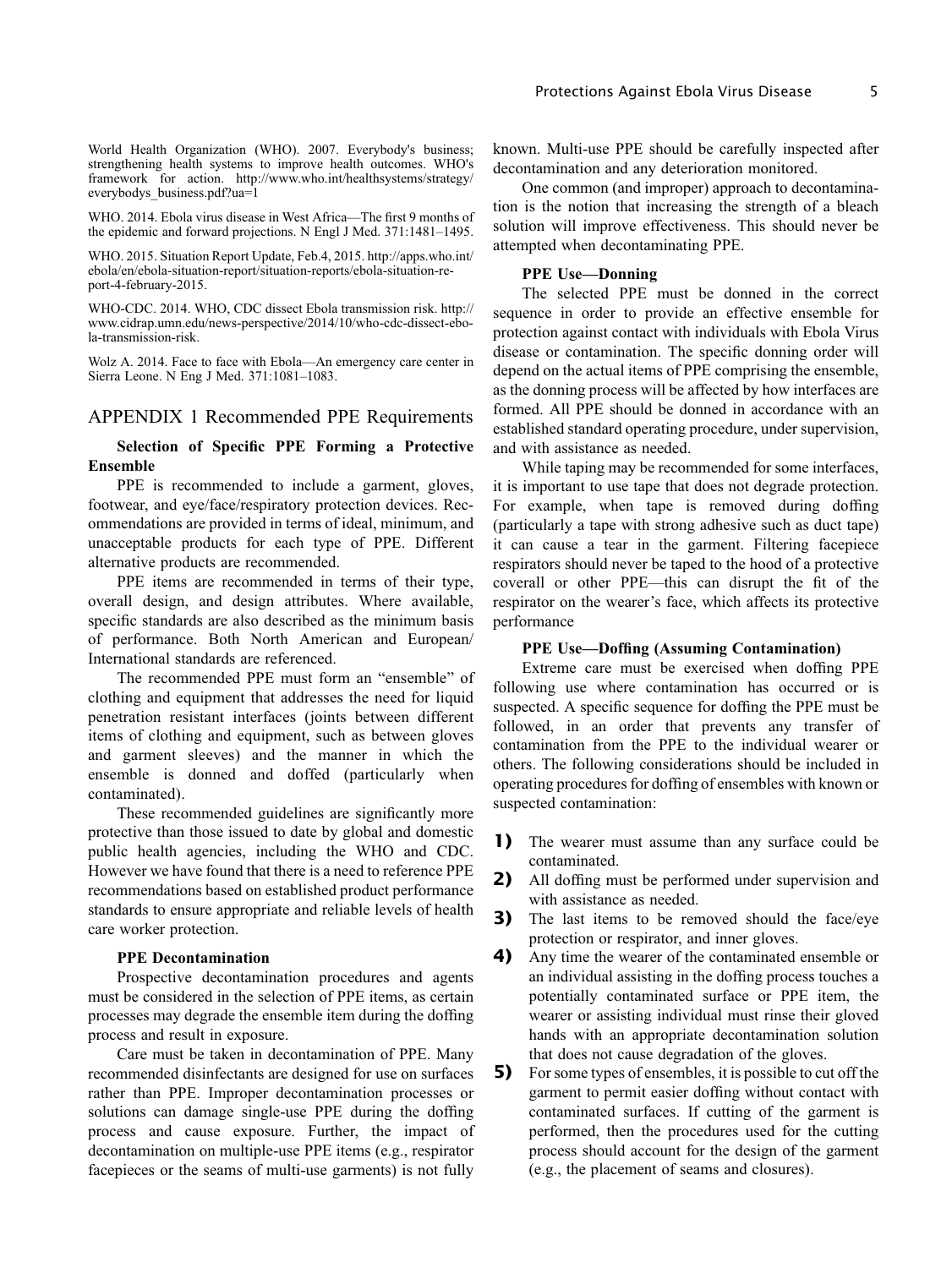| ,<br>í                                |
|---------------------------------------|
| ı<br>֧֦֧֦֧֦֧֦֧֦֧֦֧֦֧֧֦֧ׅ֧֦֧֦֧֚֬֜֓֓֜֓֓ |
| J<br>ı                                |
| i<br>ı<br>l                           |
| i                                     |
| ı                                     |
| י<br>Ì                                |
| l                                     |
| ֚֬֕<br>Mall<br>:                      |

| Function                                                    | Preference               | Garments                                                                                                                                                                                                                                                                                                                                                                                 | Gloves                                                                                                                                                                                                                                                                              |
|-------------------------------------------------------------|--------------------------|------------------------------------------------------------------------------------------------------------------------------------------------------------------------------------------------------------------------------------------------------------------------------------------------------------------------------------------------------------------------------------------|-------------------------------------------------------------------------------------------------------------------------------------------------------------------------------------------------------------------------------------------------------------------------------------|
| Patient care (indoor or controlled<br>environment settings) | Ideal                    | NFPA 1999 Single Use Garment (certified)—full body hooded<br>garment—breathable No current productscertified                                                                                                                                                                                                                                                                             | Several products certified—see attached list; exterior glove should be longer<br>than inner glove; tape may be needed to effect interface; nitrile glove styles<br>NFPA 1999 Single Use Examination Glove (certified)—double gloving;<br>preferred due to potential latex allergies |
|                                                             | Minimum                  | at 14 kPa with taped or sealed seams, closures with sealable cover<br>Hooded garments with materials that pass ASTM F1671 or meeting ISO<br>flaps; Alternative configuration involves standard coverall with hooded<br>16604                                                                                                                                                             | Gloves meeting ASTM D3578 (latex rubber), ASTM D6319 (nitrile), ASTM<br>required for all examinationg love types; Heavier, thicker gloves may be<br>D6977 (chloroprene); or EN 455 (examination gloves); Double gloving                                                             |
|                                                             |                          | requirements; or Hooded garment or multiple garments covering full body<br>marked to EN 14126, Type 3-B or higher, Performance level 5 for viral<br>PAPR or air-fed hood constructed of same material meeting above                                                                                                                                                                      | used including unsupported neoprene, nitrile, or other rubber gloves that do<br>minimum requirements of ANSI/ISEA 105 for Detection of Holes, Level1 cut<br>not compromise patient-care functions; these gloves should meet the                                                     |
|                                                             |                          | meet minimum barrier requirements; breathability is defined as garment<br>strength; Preference for garments demonstrating breathability that still<br>penetration resistance; performance level 2 for tensile, tear, and seam                                                                                                                                                            | resistance, Level1 puncture resistance, Level1 abrasion resistance, and<br>Level 3 dexterity; or Thicker gloves that meet criteria in EN 420 (finger<br>dexterity level 3), EN 388 (at least Level1 performance for abrasion                                                        |
|                                                             |                          | ials having total heat loss values greater than 450 W/m <sup>2</sup> (per ASTM<br>, Proc. C); evaporative resistance less than 15kPam <sup>2</sup> /W (per ASTM<br>materia<br>F1868,                                                                                                                                                                                                     | resistance, blade cut resistance, and puncture resistance), and EN 374-2;<br>Several industry gloves are available that meet these standards and are                                                                                                                                |
|                                                             |                          | 650 g/m <sup>2</sup> —24 hr (ASTM E96 B), greater than 6,000 g/m <sup>2</sup> —24 hr (ASTM<br>Proc. B or ISO 11092), moisture vapor transport rates greater than<br>E96 BW), or greater than 8,000 g/m <sup>2</sup> -24 hr (ISO 15,946) Multiple<br>F1868,                                                                                                                               | acceptable if of sufficient length and provided in appropriate sizes; tape may<br>garment and is placed on sleeve to allow removal during doffing (using tab)<br>be needed to effect interface; tape should be selected that does not tear                                          |
|                                                             |                          | products in this market place are available meeting these requirements; many<br>forms of chemical protective clothing will meet the barrier and liquid integrity<br>requirements of the above specifications, including garments certified to<br><b>NFPA 1992</b>                                                                                                                        |                                                                                                                                                                                                                                                                                     |
|                                                             | acceptable<br><b>Not</b> | viral penetration resistance (liquid hold out capabilities are not sufficient);<br>taped seams, or cover flaps over exposed zippers Examples of these types<br>garments that do not cover full body; garments that do not have sealed or<br>Garments constructed of air-permeable materials without demonstrated<br>of products include various non-laminated or un-coated polypropylene | Thin gauge polyethylene or vinyl gloves; Any thin gauge glove that uses non<br>rubber or non-plastic exterior; Coated fabric gloves; Flocked gloves                                                                                                                                 |
| Body removal/burial or liquid waste                         | Ideal                    | protection (most AAMI PB70 or EN 13795 surgical gowns are not full body<br>products; Standard surgical gowns that do not provide full body liquid<br>1999 Multiple Use Garment (certified)—full body garment—<br>garments and provide production only in critical zones)<br>NFPA <sub>1</sub>                                                                                            | NFPA 1999 Single Use Cleaning Glove (certified) worn over NFPA 1999                                                                                                                                                                                                                 |
| disposal(involving heavy physical work or                   |                          | breathable; Current products exist but are not full body (with hoods)                                                                                                                                                                                                                                                                                                                    | Single Use Examination Glove (certified)- No current products certified to                                                                                                                                                                                                          |
|                                                             |                          |                                                                                                                                                                                                                                                                                                                                                                                          | (Continued)                                                                                                                                                                                                                                                                         |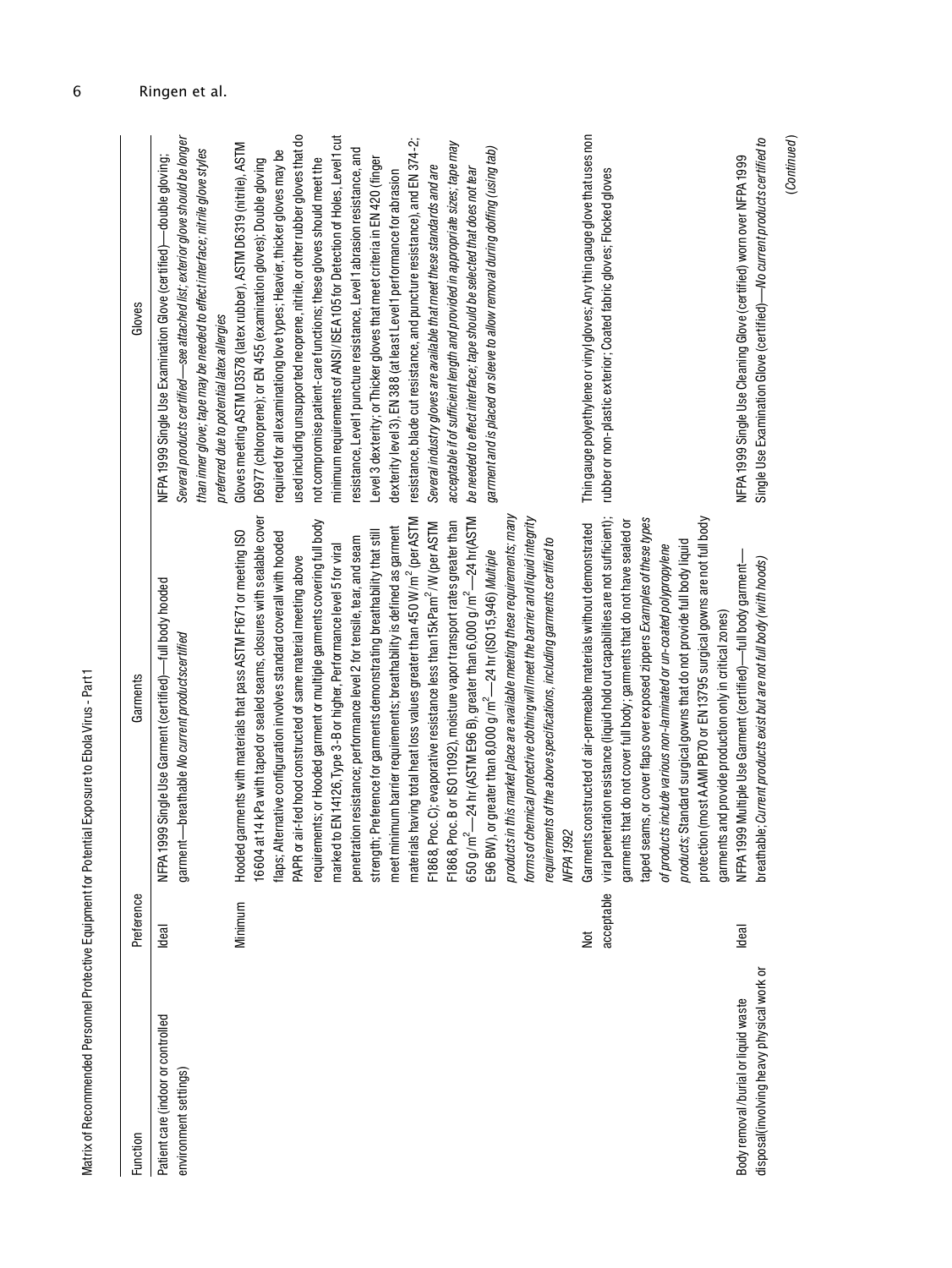. (Continued.) (Continued.)

| :                                                                                                    |  |
|------------------------------------------------------------------------------------------------------|--|
|                                                                                                      |  |
| C                                                                                                    |  |
| ī<br>i<br>Si                                                                                         |  |
| $\frac{3}{2}$                                                                                        |  |
|                                                                                                      |  |
|                                                                                                      |  |
|                                                                                                      |  |
|                                                                                                      |  |
|                                                                                                      |  |
|                                                                                                      |  |
| ن<br>ع<br>j<br>C                                                                                     |  |
|                                                                                                      |  |
|                                                                                                      |  |
|                                                                                                      |  |
|                                                                                                      |  |
|                                                                                                      |  |
|                                                                                                      |  |
| l                                                                                                    |  |
| al Lyn                                                                                               |  |
|                                                                                                      |  |
|                                                                                                      |  |
|                                                                                                      |  |
|                                                                                                      |  |
| $\frac{1}{r}$<br>l                                                                                   |  |
|                                                                                                      |  |
|                                                                                                      |  |
|                                                                                                      |  |
|                                                                                                      |  |
|                                                                                                      |  |
|                                                                                                      |  |
|                                                                                                      |  |
|                                                                                                      |  |
| יונום בר<br>$\mathcal{L}(\mathcal{L})$ and $\mathcal{L}(\mathcal{L})$ and $\mathcal{L}(\mathcal{L})$ |  |
|                                                                                                      |  |
|                                                                                                      |  |
|                                                                                                      |  |
|                                                                                                      |  |
|                                                                                                      |  |
|                                                                                                      |  |
|                                                                                                      |  |
|                                                                                                      |  |
|                                                                                                      |  |
|                                                                                                      |  |
|                                                                                                      |  |
|                                                                                                      |  |
| ſ<br>1                                                                                               |  |
|                                                                                                      |  |
|                                                                                                      |  |
|                                                                                                      |  |
|                                                                                                      |  |
|                                                                                                      |  |
|                                                                                                      |  |
|                                                                                                      |  |
|                                                                                                      |  |
|                                                                                                      |  |
|                                                                                                      |  |
|                                                                                                      |  |
| riv at Doon                                                                                          |  |
|                                                                                                      |  |
|                                                                                                      |  |
| Ξ<br>İst                                                                                             |  |
|                                                                                                      |  |

|                                                                               |                        | Matrix of Recommended Personnel Protective Equipment for Potential Exposure to Ebola Virus - Part 1                                                                                                                                                                                                                                                                                                                                                                                                                                                                                                                                                                                                                                                                                                                                                                                                                                                                                                                                                                                                                                                                                                                                                                                                      |                                                                                                                                                                                                                                                                                                                                                                                                                                                                                                                                                                                                                                                                                                                                                                                                                                                                                                                                                                                                                                                                                                                                         |
|-------------------------------------------------------------------------------|------------------------|----------------------------------------------------------------------------------------------------------------------------------------------------------------------------------------------------------------------------------------------------------------------------------------------------------------------------------------------------------------------------------------------------------------------------------------------------------------------------------------------------------------------------------------------------------------------------------------------------------------------------------------------------------------------------------------------------------------------------------------------------------------------------------------------------------------------------------------------------------------------------------------------------------------------------------------------------------------------------------------------------------------------------------------------------------------------------------------------------------------------------------------------------------------------------------------------------------------------------------------------------------------------------------------------------------|-----------------------------------------------------------------------------------------------------------------------------------------------------------------------------------------------------------------------------------------------------------------------------------------------------------------------------------------------------------------------------------------------------------------------------------------------------------------------------------------------------------------------------------------------------------------------------------------------------------------------------------------------------------------------------------------------------------------------------------------------------------------------------------------------------------------------------------------------------------------------------------------------------------------------------------------------------------------------------------------------------------------------------------------------------------------------------------------------------------------------------------------|
| Function                                                                      | Preference             | Garments                                                                                                                                                                                                                                                                                                                                                                                                                                                                                                                                                                                                                                                                                                                                                                                                                                                                                                                                                                                                                                                                                                                                                                                                                                                                                                 | Gloves                                                                                                                                                                                                                                                                                                                                                                                                                                                                                                                                                                                                                                                                                                                                                                                                                                                                                                                                                                                                                                                                                                                                  |
| significant potential for body fluid exposure)                                | Minimum                | /m²—24 hr (ASTM E96 B), greater than 6,000 g/m²—24 hr (ASTM<br>products in this market place are available meeting these requirements; many<br>materials having total heat loss values greater than 450 W/m <sup>2</sup> (per ASTM<br>forms of chemical protective clothing will meet the barrier and liquid integrity<br>Proc. B or ISO 11092), moisture vapor transport rates greater than<br>and seam strength (125 N); or Garment marked to EN 14126, Type<br>Proc. C), evaporative resistance less than 15kPam <sup>2</sup> /W (per ASTM<br>Garments with materials that pass ASTM F1671 or meeting ISO 16604 at<br>14 kPa with taped or sealed seams, closures with sealable cover flaps;<br>materials show high levels of tensile strength (250 N), tear resistance<br>requirements of the above specifications, including garments certified to<br>Preference for garments demonstrating breathability that still meet<br>E96 BW), or greater than 8000 g/m <sup>2</sup> —24 hr (ISO 15946); Multiple<br>minimum barrier requirements; breathability is defined as garment<br>higher, Performance level 5 for viral penetration resistance;<br>mance level 4 for tensile, tear, puncture, and seam strength;<br><b>NFPA 1992</b><br>$(75 N)$ ,<br>3-Bor<br>F1868,<br>F1868,<br>650 g/<br>perfori | EN 374-2; Several industry gloves are available that meet these standards and<br>puncture resistance, Level 1 abrasion resistance, and Level 3 dexterity; or<br>Outer gloves that are at least 0.3 mm (11 mil) thick that meet criteria in EN<br>ASTM D6977 (chloroprene) or EN 455 (examination gloves); Outer gloves<br>abrasion resistance, blade cut resistance, and puncture resistance), and<br>are acceptable if of sufficient length and provided in appropriate sizes; tape<br>may be needed to effect interface; tape should be selected that does not tean<br>garment and is placed on sleeve to allow removal during doffing (using tab)<br>Inner gloves meeting ASTM D3578 (latex rubber), ASTM D6319 (nitrile),<br>that are at least 0.3 mm (11 mil) thick including unsupported neoprene,<br>420 (finger dex terity level 3), EN 388 (at least Level 1 per for mance for<br>ANSI/ISEA 105 for Detection of Holes, Level1 cut resistance, Level1<br>nitrile, or other rubber gloves that do not compromise patient-care<br>functions; these gloves should meet the minimum requirements of<br>cleaning glove requirements |
|                                                                               | acceptable<br><b>S</b> | tape seams, or cover flaps over exposed zippers; Any garment designed of<br>viral penetration resistance (liquid hold out capabilities are not sufficient);<br>elatively light weight materials that may easily tear or snag under rugged<br>garments that do not cover full body; garments that do not have sealed or<br>Garments constructed of air-permeable materials without demonstrated<br>ield conditions                                                                                                                                                                                                                                                                                                                                                                                                                                                                                                                                                                                                                                                                                                                                                                                                                                                                                        | Single glove; Any thin gauge glove; Any coated work glove; Any non-barrier<br>glove                                                                                                                                                                                                                                                                                                                                                                                                                                                                                                                                                                                                                                                                                                                                                                                                                                                                                                                                                                                                                                                     |
| Physical security/emergency response<br>(varied settings and site conditions) | Ideal                  | hoods); product exposure may warrant disposal; NFPA 1994 Class 4 or NFPA<br>garment—breathable; Current products exist but are not full body (with<br>1999 multiple use BRN ensemble (includes gloves, footwear, and<br>nated respirator protection); No current products certified<br>1999 Multiple Use Garment (certified)—full body<br>NFPA <sub>1</sub><br>design                                                                                                                                                                                                                                                                                                                                                                                                                                                                                                                                                                                                                                                                                                                                                                                                                                                                                                                                    | Single Use Examination Glove (certified)- No current products certified to<br>NFPA 1999 Single Use Cleaning Glove (certified) worn over NFPA 1999<br>cleaning glove requirements                                                                                                                                                                                                                                                                                                                                                                                                                                                                                                                                                                                                                                                                                                                                                                                                                                                                                                                                                        |
|                                                                               | Minimum                | and seam strength (125 N); or Garment marked to EN 14,126, Type<br>Garments with materials that pass ASTM F1671 or meeting ISO 16604 at<br>14 kPa with taped or sealed seams, closures with sealable cover flaps;<br>materials show high levels of tensile strength (250 N), tear resistance<br>3-B or higher, Performance level 5 for viral penetration resistance;<br>$(75 \text{ N}).$                                                                                                                                                                                                                                                                                                                                                                                                                                                                                                                                                                                                                                                                                                                                                                                                                                                                                                                | ASTM D6977 (chloroprene) or EN 455 (examination gloves); Outer gloves<br>Inner gloves meeting ASTM D3578 (latex rubber), ASTM D6319 (nitrile),<br>that are at least 0.3 mm (11 mil) thick including unsupported neoprene,<br>nitrile, or other rubber gloves that do not compromise patient-care<br>functions; these gloves should meet the minimum requirements of                                                                                                                                                                                                                                                                                                                                                                                                                                                                                                                                                                                                                                                                                                                                                                     |

(Continued )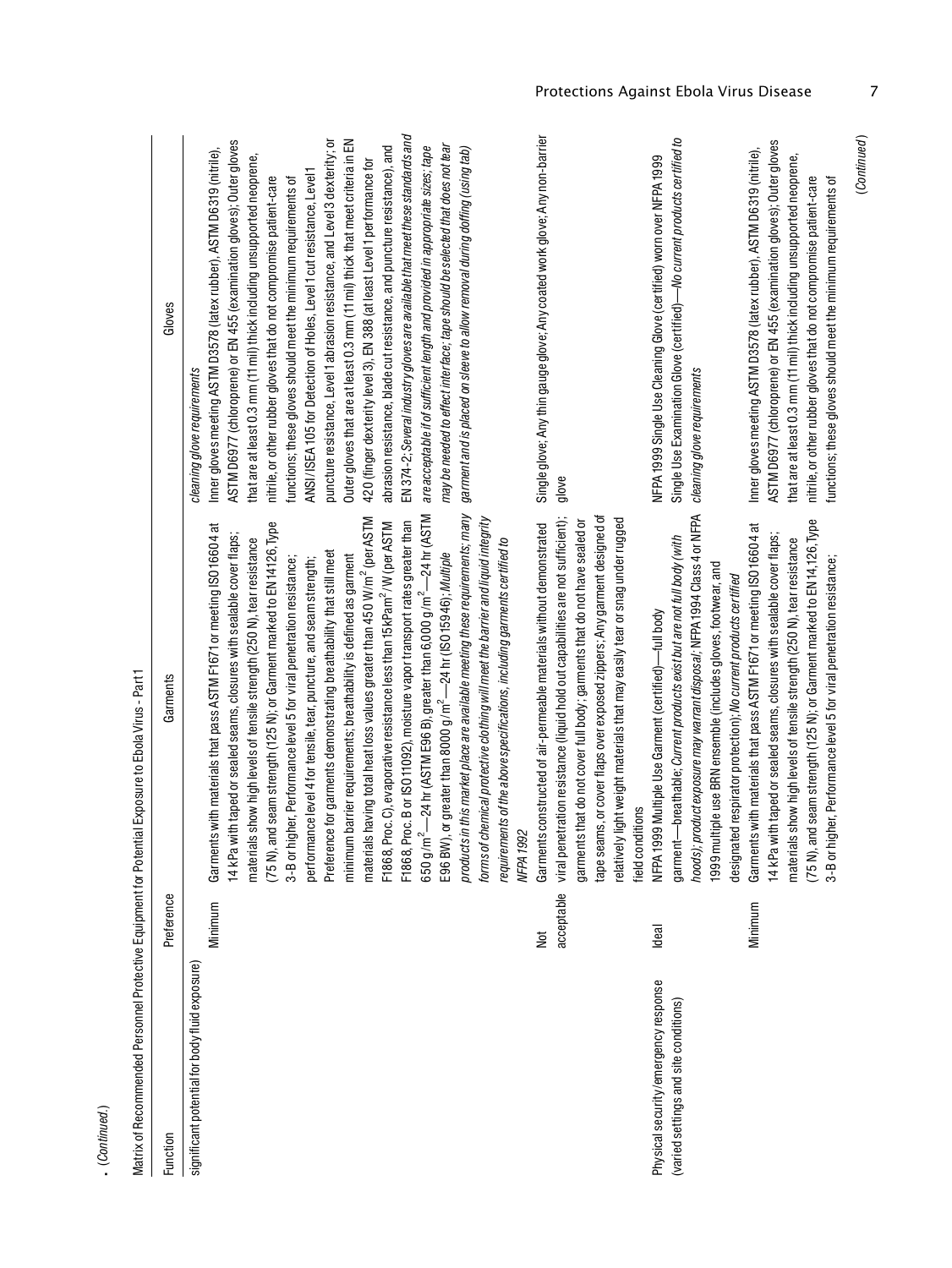. (Continued.) (Continued.)

Matrix of Recommended Personnel Protective Equipment for Potential Exposure to Ebola Virus - Part 1 Matrix of Recommended Personnel Protective Equipment for Potential Exposure to Ebola Virus - Part1

| Function | Preference               | Garments                                                                                                                                                                                                                                                                                                                                                                                                                                                                                                                                                                                                                                                                                                                                                                                                                                                                                                                                                                                                                                                                                                                                                                                         | Gloves                                                                                                                                                                                                                                                                                                                                                                                                                                                                                                                                                                                                                                                                                                                                                                                                                                                                                         |
|----------|--------------------------|--------------------------------------------------------------------------------------------------------------------------------------------------------------------------------------------------------------------------------------------------------------------------------------------------------------------------------------------------------------------------------------------------------------------------------------------------------------------------------------------------------------------------------------------------------------------------------------------------------------------------------------------------------------------------------------------------------------------------------------------------------------------------------------------------------------------------------------------------------------------------------------------------------------------------------------------------------------------------------------------------------------------------------------------------------------------------------------------------------------------------------------------------------------------------------------------------|------------------------------------------------------------------------------------------------------------------------------------------------------------------------------------------------------------------------------------------------------------------------------------------------------------------------------------------------------------------------------------------------------------------------------------------------------------------------------------------------------------------------------------------------------------------------------------------------------------------------------------------------------------------------------------------------------------------------------------------------------------------------------------------------------------------------------------------------------------------------------------------------|
|          | acceptable<br><b>Jor</b> | 650 g/m <sup>2</sup> —24 hr (ASTM E96 B), greater than 6,000 g/m <sup>2</sup> —24 hr(ASTM<br>E96 BW), or greater than 8,000 g/m <sup>2</sup> —24 hr (ISO 15946), <i>Multiple</i><br>viral penetration resistance; liquid hold out capabilities not sufficient; Any<br>garment designed of relatively light weight materials that may easily tear or<br>materials having total heat loss values greater than 450 W/m <sup>&lt;</sup> (per ASTM<br>Proc. B or ISO 11,092), moisture vapor transport rates greater than<br>of durable chemical protective clothing will meet the barrier and liquid<br>Proc. C) evaporative resistance less than 15 kPam <sup>2</sup> /W (per ASTM<br>Garments constructed of air-permeable materials without demonstrated<br>integrity requirements of the above specifications, including garments<br>ence for garments demonstrating breathability that still meet<br>minimum barrier requirements; breathability is defined as garment<br>mance level 4 for tensile, tear, puncture, and seam strength;<br>certified to NFPA 1992 or NFPA 1994 (any class)<br>snag under rugged field conditions<br>F1868,<br>F1868,<br>produc<br>forms c<br>Prefere<br>pertori | EN 374-2; Several industry gloves are available that meet these standards and<br>Single glove; Any thin gauge glove; Any coated work glove; Any non-barrier<br>puncture resistance, Level 1 abrasion resistance, and Level 3 dexterity; or<br>Outer gloves that are at least 0.3 mm (11 mil) thick that meet criteria in EN<br>abrasion resistance, blade cut resistance, and puncture resistance), and<br>may be needed to effect interface; tape should be selected that does not tear<br>are acceptable if of sufficient length and provided in appropriate sizes; tape<br>cts in this market place are available meeting these requirements; many garment and is placed on sleeve to allow removal during doffing (using tab)<br>420 (finger dexterity level 3), EN 388 (at least Level 1 per formance for<br>ANSI/ISEA 105 for Detection of Holes, Level1 cut resistance, Level1<br>glove |
|          |                          |                                                                                                                                                                                                                                                                                                                                                                                                                                                                                                                                                                                                                                                                                                                                                                                                                                                                                                                                                                                                                                                                                                                                                                                                  |                                                                                                                                                                                                                                                                                                                                                                                                                                                                                                                                                                                                                                                                                                                                                                                                                                                                                                |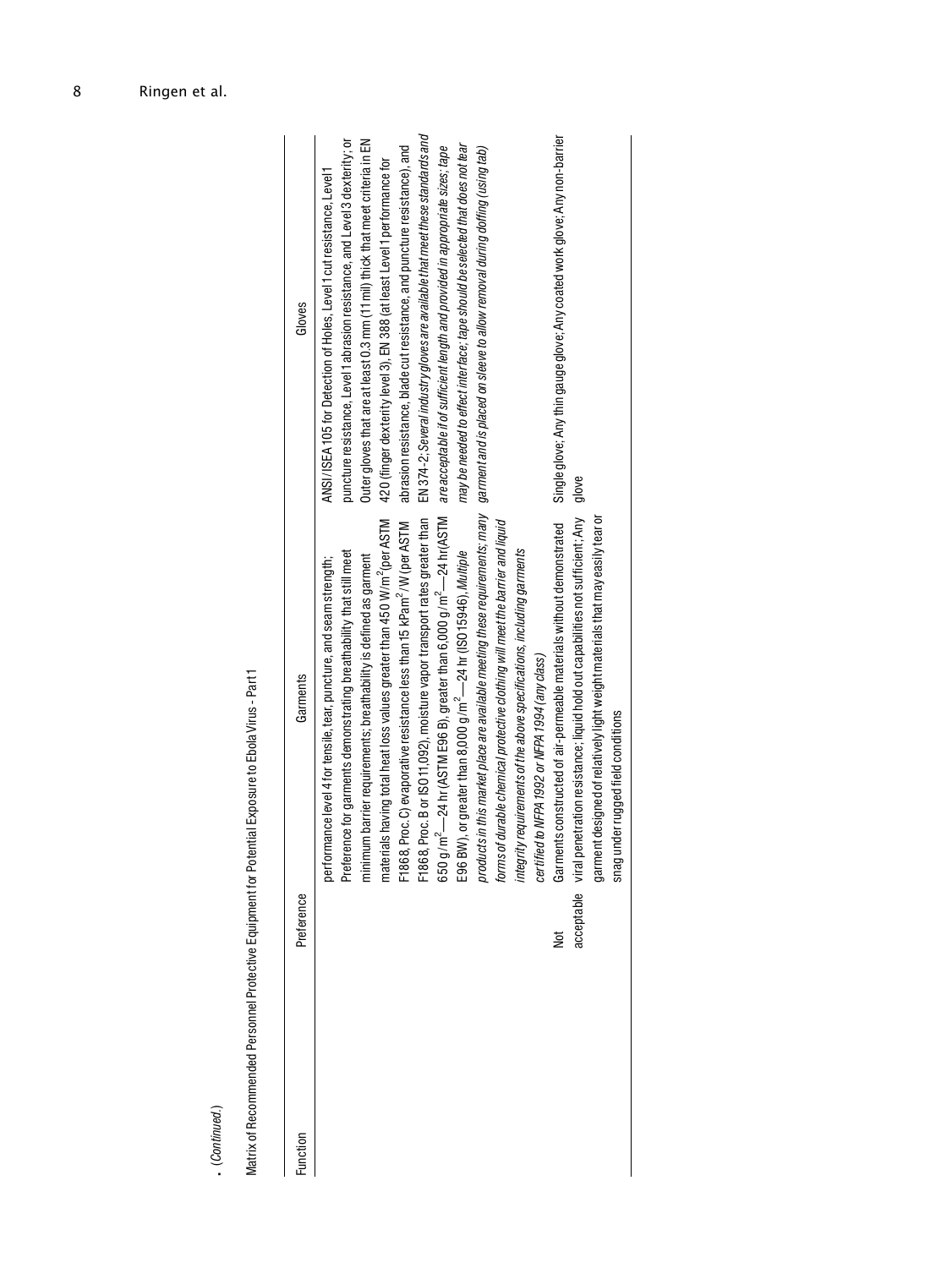|                                                             |                        | Matrix of Recommended Personnel Protective Equipment for Potential Exposure to Ebola Virus - Part 2                                                                                                                                                                                                                                                                                                                                                                                 |                                                                                                                                                                                                                                                                                                                                                                                                                                                                                                                                                                                                                                                                                                                                                                                                                                                                                                                                                                                                                                                                                                                                                                                                                                                                                                                                                                                                                  |
|-------------------------------------------------------------|------------------------|-------------------------------------------------------------------------------------------------------------------------------------------------------------------------------------------------------------------------------------------------------------------------------------------------------------------------------------------------------------------------------------------------------------------------------------------------------------------------------------|------------------------------------------------------------------------------------------------------------------------------------------------------------------------------------------------------------------------------------------------------------------------------------------------------------------------------------------------------------------------------------------------------------------------------------------------------------------------------------------------------------------------------------------------------------------------------------------------------------------------------------------------------------------------------------------------------------------------------------------------------------------------------------------------------------------------------------------------------------------------------------------------------------------------------------------------------------------------------------------------------------------------------------------------------------------------------------------------------------------------------------------------------------------------------------------------------------------------------------------------------------------------------------------------------------------------------------------------------------------------------------------------------------------|
| Function                                                    | Preference             | Footwear                                                                                                                                                                                                                                                                                                                                                                                                                                                                            | Face/Eye Protection                                                                                                                                                                                                                                                                                                                                                                                                                                                                                                                                                                                                                                                                                                                                                                                                                                                                                                                                                                                                                                                                                                                                                                                                                                                                                                                                                                                              |
| Patient care (indoor or controlled<br>environment settings) | Ideal                  | footwear; Alternatively barrier footwear may be worn but may require<br>NFPA 1999 Single Use Footwear Covers(certified) worn over regular<br>disposal following use; No products currently certified to NFPA 1999                                                                                                                                                                                                                                                                   | tight fitting (full facepiece) PAPR with P100 filters or full facepiece APR with<br>particulate filters rated for solid/liquid particulates; hood materials should<br>garments; or EN 136 full face masks EN 143 P3 particulate filters rated for<br>P100 filters (certified); hood materials should meet same requirements as<br>NFPA 1999 Full Facemask (certified) NIOSH certified loose fitting PAPR or<br>meet same requirements as garments; There are no NFPA 1999 products<br>available in market place certified by NIOSH as well as products marked to<br>currently certified; however, there are multiple versions of APR and PAPR<br>solid/liquid particulates, or EN12941/EN12942 PAPR with EN 143 P3<br>Europeans standards                                                                                                                                                                                                                                                                                                                                                                                                                                                                                                                                                                                                                                                                        |
|                                                             | Minimum                | 16604 at 14 kPa with taped or sealed seams and durable wear surface Full<br>worn; Many of these products are made of the same materials as the garments<br>barrier footwear cover demonstrating ASTM F1671 or meeting ISO<br>garment leg to provide leak free interface; garment leg worn over footwear<br>footwear (such as rubber boots) that extend to mid-calf may be<br>previously described; selected items must have sufficient overlap with<br>Any full<br>barrier<br>cover | barrier requirements of ASTMF2100 as medical face masks in combination<br>or EN 140 or EN 405 half masks outfitted with EN 143 P3 particulate filters<br>combination with non-vented goggles and full faceshield (both certified to<br>with non-vented goggles and full faceshield (both certified to ANSI Z87.1);<br>suspension (two straps) and an elastomeric or foam face seal. NFPA 1999<br>point suspension (two straps) and an elastomeric or foam face seal; N95<br>P100 filtering facepiece (NIOSH certifiedand that are also compliant with<br>goggles and faceshields; Filtering facepiece respirators should have four<br>particulate filters rated for solid/liquid particulates worn with ISO 4849<br>available in market place certified by NIOSH as well as product marked to<br>ANSI Z87.1); or EN 140 or EN 405 half masks outfitted with EN 143 P3<br>Protection Device; There are no NFPA 1999 products currently certified;<br>filtering facepieces (NIOSH certified) that are also compliant with the<br>Single Used Medical Face Mask combined with Single Use Eye/Face<br>however, there are multiple version ofP100 and N95 filtering facepieces<br>the barrier requirements of ASTM F2100 as medical face masks) in<br>rated for solid/liquid particulates worn with ISO 4849 goggles and<br>faceshields; Filtering facepiece respirators should have four point<br>European standards |
|                                                             | acceptable<br><b>b</b> | non-barrier footwear or footwear that does not create effective interface<br>Covers made with unsealed seams or lack of durable wear surface; Any<br>with garment leg by having sufficient overlap                                                                                                                                                                                                                                                                                  | protection; Combinations of devices that do not provide fitted protection of<br>wearer or do not fully cover eyes and face or result in exposed skin of the<br>N95 filtering facepieces or respirators using EN 143 P1 filters that do not<br>demonstrate fluid resistance characteristics; Surgical masks, including<br>facemasks meeting ASTM F2100, that do not provide respiratory                                                                                                                                                                                                                                                                                                                                                                                                                                                                                                                                                                                                                                                                                                                                                                                                                                                                                                                                                                                                                           |
| Body removal/burial or liquid waste                         | Ideal                  | NFPA 1999 Multiple Use Footwear (certified); <i>Limited number of current</i>                                                                                                                                                                                                                                                                                                                                                                                                       | NFPA 1999 Full Facemask (certified) NIOSH certified loose fitting PAPR or<br>wearer when combined with garments                                                                                                                                                                                                                                                                                                                                                                                                                                                                                                                                                                                                                                                                                                                                                                                                                                                                                                                                                                                                                                                                                                                                                                                                                                                                                                  |

(Continued )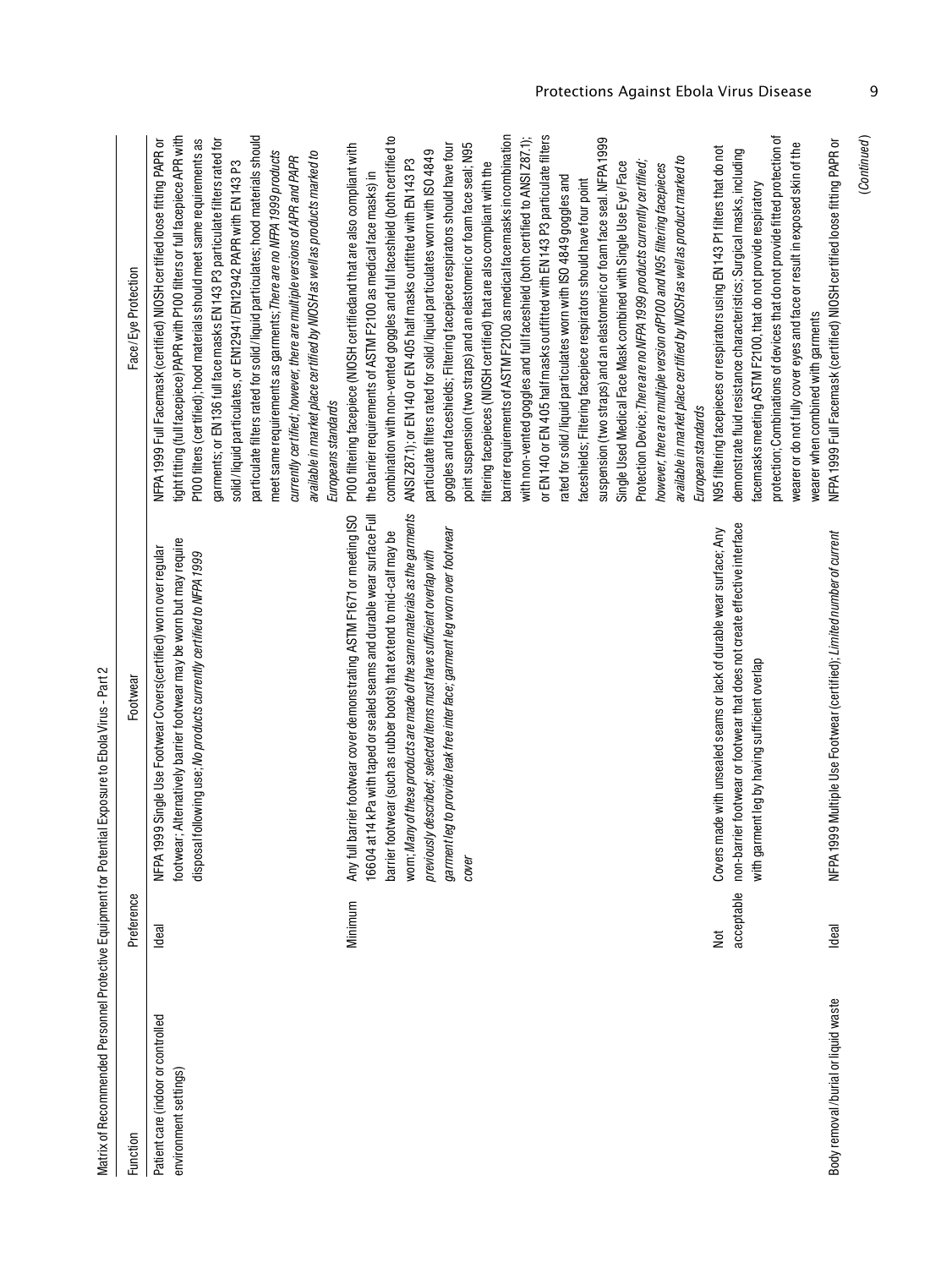. (Continued.) (Continued.)

Matrix of Recommended Personnel Protective Equipment for Potential Exposure to Ebola Virus - Part 2 Matrix of Recommended Personnel Protective Equipment for Potential Exposure to Ebola Virus - Part 2

| Function                                                                                     | Preference               | Footwear                                                                                                                                                                                                                                                                                                                                                                                                   | Face/Eye Protection                                                                                                                                                                                                                                                                                                                                                                                                                                                                                                                                                                                                                                                                                                                                                                                                                                                                                                                                                                                                                                                                                                                                                                                                                                                                                                                                                                                                |
|----------------------------------------------------------------------------------------------|--------------------------|------------------------------------------------------------------------------------------------------------------------------------------------------------------------------------------------------------------------------------------------------------------------------------------------------------------------------------------------------------------------------------------------------------|--------------------------------------------------------------------------------------------------------------------------------------------------------------------------------------------------------------------------------------------------------------------------------------------------------------------------------------------------------------------------------------------------------------------------------------------------------------------------------------------------------------------------------------------------------------------------------------------------------------------------------------------------------------------------------------------------------------------------------------------------------------------------------------------------------------------------------------------------------------------------------------------------------------------------------------------------------------------------------------------------------------------------------------------------------------------------------------------------------------------------------------------------------------------------------------------------------------------------------------------------------------------------------------------------------------------------------------------------------------------------------------------------------------------|
| significant potential for body fluid exposure)<br>disposal (involving heavy physical work or |                          | sufficient overlap with garment leg to provide leak free interface; garment leg<br>certified; product exposure may warrant disposal; NFPA 1999 Single<br>impact/compression and puncture resistance requirements of ASTM<br>F2413 No current certified footwear covers; selected items must have<br>Use Footwear Covers (certified) worn over footwear that meets toe<br>worn over footwear cover<br>items | tight fitting (full facepiece) Full facepiece PAPR with P100 filters or full face<br>1999 products currently certified; however, there are multiple versions of APR<br>requirements as garments; or EN 136 full face masks EN 143 P3 particulate<br>materials should meet same requirements as garments; There are no NFPA<br>filters rated for solid/liquid particulates, or EN12941/EN12942 PAPR with<br>piece APR with P100 filters (certified); hood materials should meet same<br>and PAPR available in market place certifiedby NIOSH as well as products<br>EN143 P3 particulate filters rated for solid/liquid particulates; hood<br>marked to Europeans standards                                                                                                                                                                                                                                                                                                                                                                                                                                                                                                                                                                                                                                                                                                                                         |
|                                                                                              | Minimum                  | Contiguous rubber or plastic footwear that provides effective interface with<br>garment leg by having sufficient overlap; Barrier-based footwear that has<br>barrier materials and seams demonstrating ASTM F1671 or meeting ISO<br>16604 at 14 kPa; Many forms of durable hazardous materials protective<br>footwear will meet these requirements                                                         | or EN 140 or EN 405 half masks outfitted with EN 143 P3 particulate filters<br>barrier requirements of ASTM F2100 as medical face masks in combination<br>combination with non-vented goggles and full faceshield (both certified to<br>with non-vented goggles and full faceshield (both certified to ANSI Z87.1);<br>suspension (two straps) and an elastomeric or foam face seal. NFPA 1999<br>P100 filtering facepiece (NIOSH certified and that are also compliant with<br>point suspension (two straps) and an elastomeric or foam face seal. N95<br>goggles and faceshields; Filtering facepiece respirators should have four<br>particulate filters rated for solid/liquid particulates worn with ISO 4849<br>available in market place certified by NIOSH as well as product marked to<br>ANSI Z87.1); or EN 140 or EN 405 half masks outfitted with EN 143 P3<br>Protection Device; There are no NFPA 1999 products currently certified;<br>filtering facepieces (NIOSH certified) that are also compliant with the<br>Single Used Medical Face Mask combined with Single Use Eye/Face<br>however, there are multiple version ofP100 and N95 filtering facepieces<br>the barrier requirements of ASTM F2100 as medical face masks) in<br>rated for solid/liquid particulates worn with ISO 4849 goggles and<br>faceshields; Filtering facepiece respirators should have four point<br>European standards |
|                                                                                              | acceptable<br><b>Not</b> | non-barrier footwear or footwear that does not create effective interface<br>Covers made with unsealed seams or lack of durable wear surface; Any<br>with garment leg by having sufficient overlap                                                                                                                                                                                                         | protection; Combinations of devices that do not provide fitted protection of<br>wearer or do not fully cover eyes and face or result in exposed skin of the<br>N95 filtering facepieces or respirators using EN 143 P1 filters that do not<br>demonstrate fluid resistance characteristics; Surgical masks, including<br>facemasks meeting ASTM F2,100 that do not provide respiratory                                                                                                                                                                                                                                                                                                                                                                                                                                                                                                                                                                                                                                                                                                                                                                                                                                                                                                                                                                                                                             |

(Continued )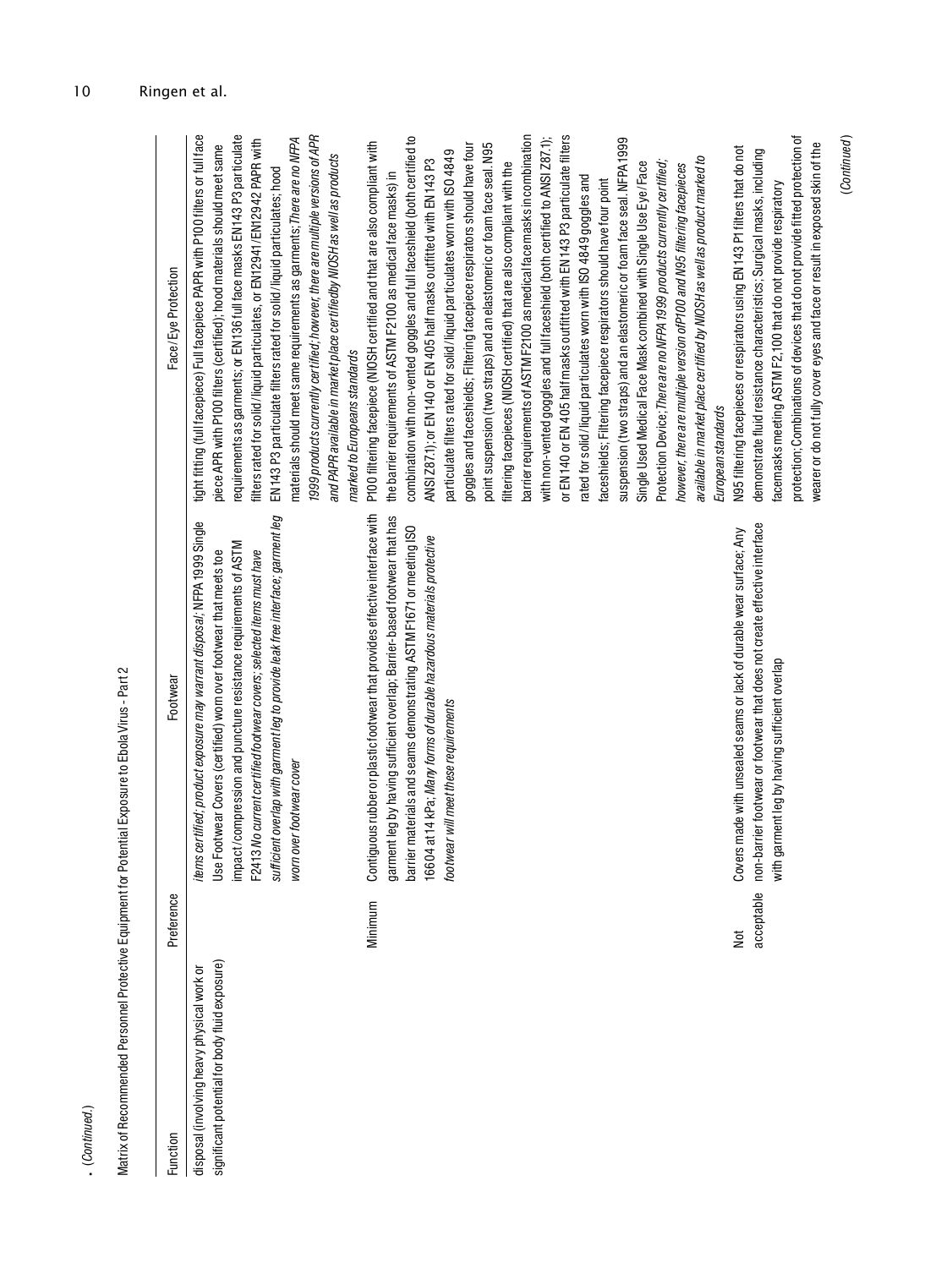|                                                                               |                        | Matrix of Recommended Personnel Protective Equipment for Potential Exposure to Ebola Virus - Part 2                                                                                                                                                                                                                                                                                                                                                                                               |                                                                                                                                                                                                                                                                                                                                                                                                                                                                                                                                                                                                                                                                                                                                                                                                                                                                                                                                                                                                                                                                                                                                                                                                                                                                                                               |
|-------------------------------------------------------------------------------|------------------------|---------------------------------------------------------------------------------------------------------------------------------------------------------------------------------------------------------------------------------------------------------------------------------------------------------------------------------------------------------------------------------------------------------------------------------------------------------------------------------------------------|---------------------------------------------------------------------------------------------------------------------------------------------------------------------------------------------------------------------------------------------------------------------------------------------------------------------------------------------------------------------------------------------------------------------------------------------------------------------------------------------------------------------------------------------------------------------------------------------------------------------------------------------------------------------------------------------------------------------------------------------------------------------------------------------------------------------------------------------------------------------------------------------------------------------------------------------------------------------------------------------------------------------------------------------------------------------------------------------------------------------------------------------------------------------------------------------------------------------------------------------------------------------------------------------------------------|
| Function                                                                      | Preference             | Footwear                                                                                                                                                                                                                                                                                                                                                                                                                                                                                          | Face/Eye Protection                                                                                                                                                                                                                                                                                                                                                                                                                                                                                                                                                                                                                                                                                                                                                                                                                                                                                                                                                                                                                                                                                                                                                                                                                                                                                           |
| Physical security/emergency response<br>(varied settings and site conditions) | Ideal                  | sufficient overlap with garment leg to provide leak free interface; garment leg<br>items certified; product exposure may warrant disposal; NFPA 1999 Single<br>1999 Multiple Use Footwear (certified); Limited number of current<br>impact/compression and puncture resistance requirements of ASTM<br>F2413 No current certified footwear covers; selected items must have<br>Use Footwear Covers (certified) worn over footwear that meets toe<br>worn over footwear cover<br>NFPA <sup>-</sup> | tight fitting (full facepiece) PAPR with P100 filters or fullfacepiece APR with<br>particulate filters rated for solid/liquid particulates; hood materials should<br>P100 filters (certified); hood materials should meet same requirements as<br>garments; or EN 136 full face masks EN 143 P3 particulate filters rated for<br>NFPA 1999 Full Facemask (certified) NIOSH certified loose fitting PAPR or<br>meet same requirements as garments. There are no NFPA 1999 products<br>available in market place certified by NIOSH as well as products marked to<br>currently certified; however, there are multiple versions of APR and PAPR<br>solid/liquid particulates, or EN12941/EN12942 PAPR with EN 143 P3<br>wearer when combined with garments<br>Europeanstandards                                                                                                                                                                                                                                                                                                                                                                                                                                                                                                                                  |
|                                                                               | Minimum                | materials and seams demonstrating ASTM F1671 or meeting ISO16604 at<br>Contiguous rubber or plastic footwear that provides effective interface with<br>14 kPa; Many forms of durable hazardous materials protective footwear will<br>garment leg by having sufficient overlap Footwear meeting NFPA 1992 or<br>1994, or EN 13832-3 Barrier-based footwear that has barrier<br>meet these requirements<br>NFPA <sup>-</sup>                                                                        | Medical Face Mask combined with Single Use Eye/Face Protection Device;<br>P100 filtering facepiece (NIOSH certified) in combination with non-vented<br>goggles and full faceshield (both certified to ANSI Z87.1); or EN 140 or EN<br>(NIOSH certified) that are also compliant with the barrier requirements of<br>goggles and fullfaceshield (both certified to ANSI Z87.1); or EN140 or EN<br>place certified by NIOSH as well as product marked to European standards<br>solid/liquid particulates worn with ISO 4,849 goggles and faceshields;<br>multiple versions of P100 and N95 filtering facepieces available in market<br>solid/liquid particulates worn with ISO 4849 goggles and faceshields;<br>Filtering facepiece respirators should have four point suspension (two<br>Filtering facepiece respirators should have four point suspension (two<br>straps) and an elastomeric or foam face seal. N95 filtering facepieces<br>straps) and an elastomeric or foam face seal. NFPA 1999 Single Used<br>There are no NFPA 1999 products currently certified; however, there are<br>ASTM F2100 as medical face masks in combination with non-vented<br>405 half masks outfitted with EN143 P3 particulate filters rated for<br>405 half masks outfitted with EN143 P3 particulate filters rated for |
|                                                                               | acceptable<br><b>S</b> | non-barrier footwear or footwear that does not create effective interface<br>Covers made with unsealed seams or lack of durable wear surface; Any<br>with garment leg by having sufficient overlap                                                                                                                                                                                                                                                                                                | protection; Combinations of devices that do not provide fitted protection of<br>wearer or do not fully cover eyes and face or result in exposed skin of the<br>N95 filtering facepieces or respirators using EN 143 P1 filters that do not<br>demonstrate fluid resistance characteristics; Surgical masks, including<br>facemasks meeting ASTM F2100 that do not provide respiratory<br>wearer when combined with garments                                                                                                                                                                                                                                                                                                                                                                                                                                                                                                                                                                                                                                                                                                                                                                                                                                                                                   |